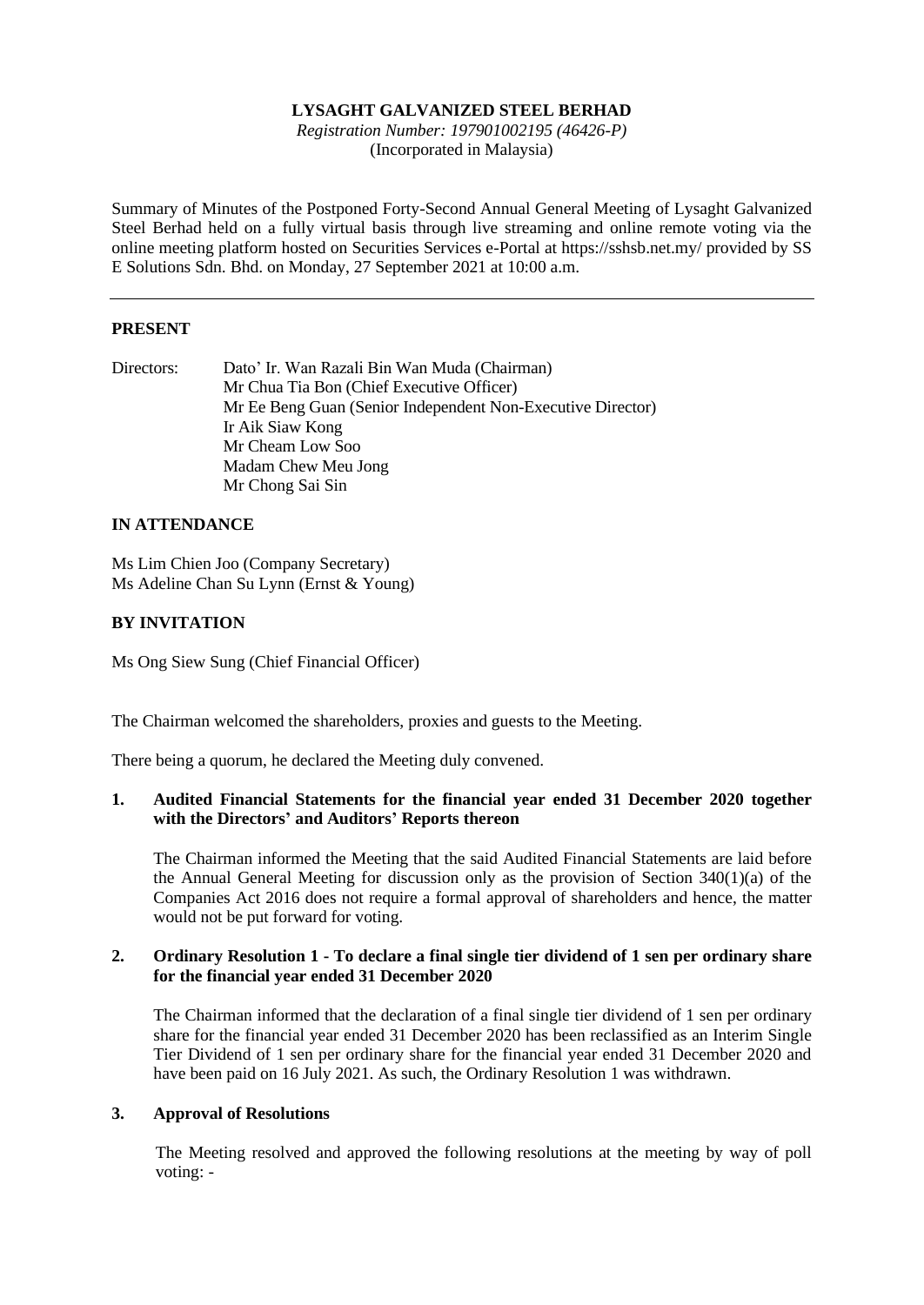- (a) Ordinary Resolution 2 pertaining the approval of the payment of Directors' Fees of RM432,000/- for the financial year ending 31 December 2021 to the Non-Executive Directors;
- (b) Ordinary Resolution 3 pertaining the approval of the payment of meeting allowances up to RM107,000/- for the financial year ending 31 December 2021 to the Non-Executive Directors;
- (c) Ordinary Resolution 4 pertaining to the re-election of Mr Chong Sai Sin as Director of the Company pursuant to Article 23.4 of the Company's Constitution;
- (d) Ordinary Resolution 5 pertaining to the re-election of Ir. Chua Tia Bon as Director of the Company pursuant to Article 23.4 of the Company's Constitution;
- (e) Ordinary Resolution 6 pertaining to the re-election of Mr Ee Beng Guan as Director of the Company pursuant to Article 23.4 of the Company's Constitution; and
- (f) Ordinary Resolution 7 pertaining the re-appointment of Ernst & Young PLT as Auditors of the Company for the financial year ending 31 December 2021 at such remuneration to be determined by the Directors.

The Chairman informed the Meeting that the Company had received questions from the shareholders transmitted via the text box below the live stream player within the same e-Portal page during the Meeting. Questions from the shareholders were read out and answered by the Chairman, details as follows:

### **Question and Answer**

1. Mr Thavarajan A/L Muthiah Pillai requested the Company to reward the loyal shareholders with evouchers for participating and supporting the Company resolutions in today's AGM.

### *Reply:*

*The Company does not practice giving door-gifts to shareholders.*

2. Mr Thavarajan A/L Muthiah Pillai enquired of the economic outlook for the Company and the shareholders in view of the Covid-19 pandemic for the next 3 years?

### *Reply:*

*As shown in 2nd quarter 2021 results announcement in Bursa Malaysia, the Group's half year 2021 sales was RM26 million with profit before tax of RM0.8 million.*

*The Company suffered nearly 2 months lockdown in 2021 during MCO 3.0 and EMCO and steel business did not qualify as essential business. Only when Perak moved into Phase 2 in July 2021, stricter SOP was implemented with 80% workforce. However, the Company can only operate less than 80% workforce at any one point of time due to the quarantine regulations imposed on employees for 2 weeks who are in close contact with Covid-19 positive cases.*

*Despite the issues, the Company will endeavour to do its best.*

*The Covid-19 pandemic not only disrupted the Company's production process, but the containers shortage in the industry have caused long delay in delivery to overseas customers.*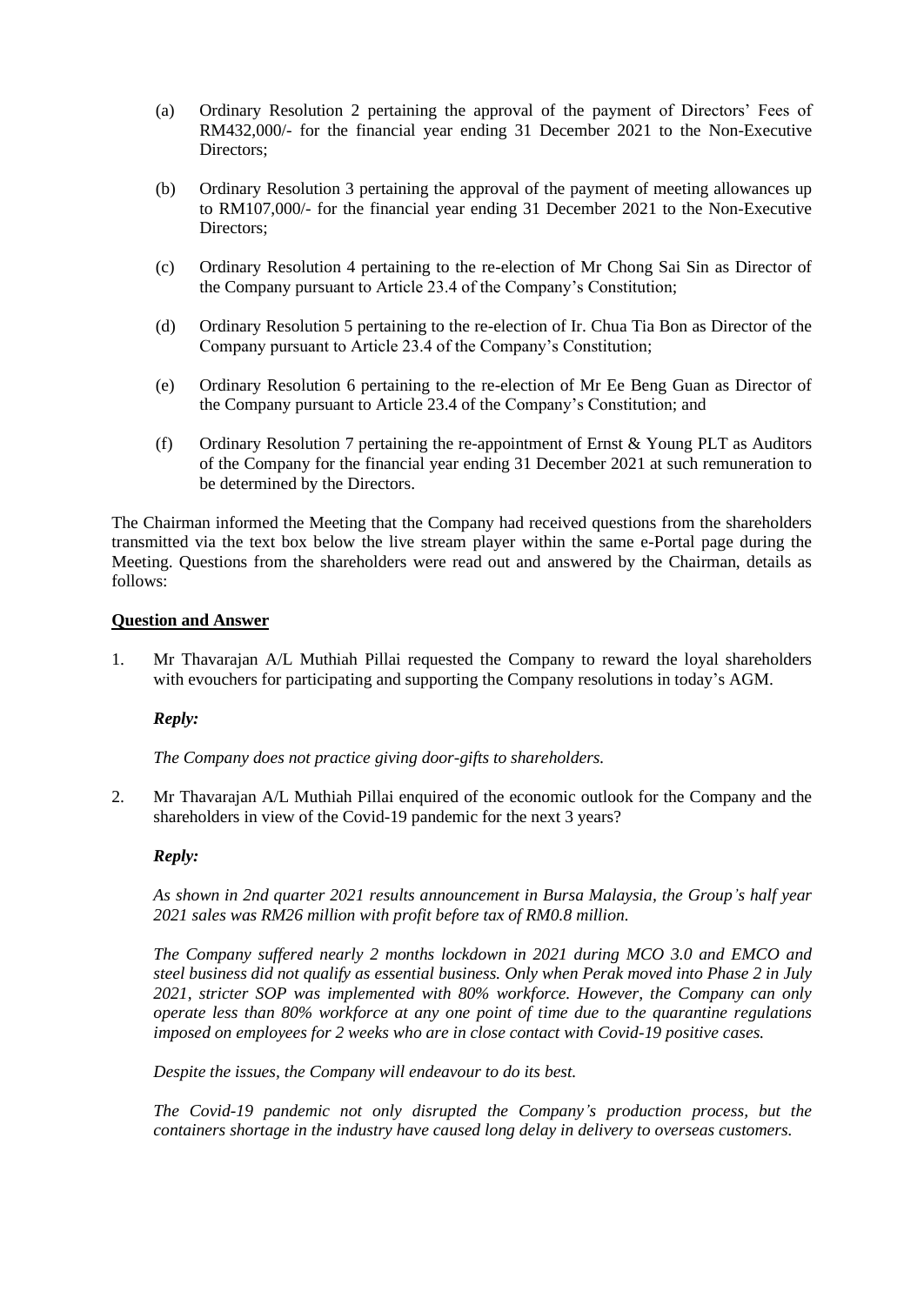3. Ms Ong Swee Gueh urged the Board to look into paying a substantial amount of special dividend in view of the current low interest environment. By doing do, not only the Board would be able to fulfil the self-actualisation needs at the very peak of Maslow's hierarchy, doing the best that they are capable of doing to assist shareholders, their families and society, this would also improve the circulation of productive capital, assisting to recover our country's economy.

# *Reply:*

*The Board's view of preserving cash even when the fixed deposit interest rate is low to ensure the Company has adequate funds for working capital, investment opportunities, to upgrade the factory and incur expansion projects as shown in the Company's capital commitment for property, plant and equipment of RM23 million in page 94 of the 2020 Annual Report.*

*This is to increase productivity and efficiency of the Company's manufacturing operations.*

4. Ms Ong Swee Gueh enquired on how much additional capacity/floor space has been added to the Company's production facilities in light that the construction of factory extension building has been completed during 2nd quarter 2020.

# *Reply:*

# *Approximately 90,000 square feet.*

5. Ms Ong Swee Gueh enquired of the RM23.3 million budget allocated for the purpose of consolidation and amalgamation of the current and new factories spent to date.

# *Reply:*

*Approximately RM1.1 million.*

6. Ms Ong Swee Gueh enquired whether the Company is involved in the manufacturing of 5G telecommunication towers.

# *Reply:*

*We are involved in the manufacturing of 5G antenna masts.*

7. Ms Ong Swee Gueh noted that the Board has in recent years' results notes highlighted the increased competition with lower quality products and enquired whether these lower quality products are originated from local or overseas.

# *Reply:*

# *The Company's competitors are from local and overseas market.*

8. Mr Lau Chuan Hooi enquired of the cost saving of this virtual AGM as compared to the physical AGM?

# *Reply:*

*The virtual AGM cost is more expensive than physical AGM.*